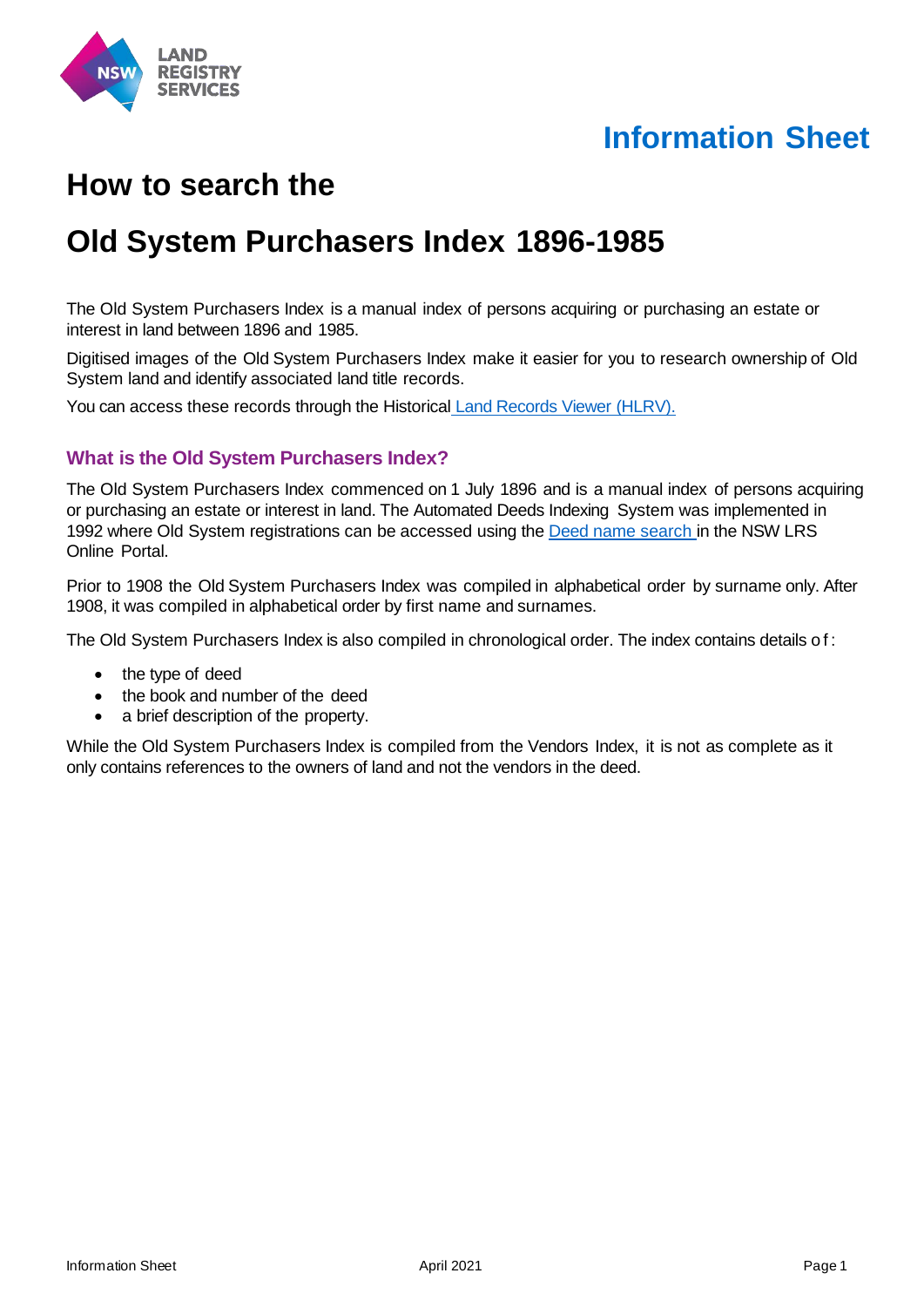

## **Accessing the Old System Purchasers Index in the HLRV**

To access the Old System Vendors Index in the HLRV:

1. Select the Old System Purchasers Index from the '**Old System Records**', '**Old System Indexes**' collection in the HLRV collections tree.

| Q Refine Search                         |
|-----------------------------------------|
| ∨ Collection                            |
| $\bullet$ $\blacksquare$ ALL            |
| MAPS & PLANS                            |
| • <b>I</b> OLD SYSTEM RECORDS           |
| ▶ │ │ MISCELLANEOUS OLD SYSTEM RECORDS  |
| • • OLD SYSTEM INDEXES                  |
| (68) CONDITIONAL PURCHASE INDEX         |
| (67) CHANGE OF NAME INDEX 1875-1967     |
| (69) DEPOSITED DEEDS INDEX              |
| (70) DEPOSITED DEEDS RECEIPT BOOKS      |
| (63) GRANT REGISTER OF PARDONS          |
| (60) GRANT REGISTER SUPPLEMENTARY INDEX |
| I OLD SYSTEM GRANT INDEXES              |
| V (57) PURCHASERS INDEX                 |
| (35) ST MARY MACKILLOP DEEDS            |
| (56) VENDORS INDEX                      |
| (65) VENDORS INDEX (ONLY MAC MC)        |
| OLD SYSTEM REGISTERS                    |
| PRIMARY APPLICATIONS                    |
| <b>TORRENS RECORDS</b>                  |

2. In the top search bar, under **'Attribute',** select and search by **'Surname Initial'** and enter the first two letters of the surname you are searching for in the 'search' box. Initials 'BR' are used in this example.

| Keyword   | <b>Attribute Search</b> |           |
|-----------|-------------------------|-----------|
| Attribute | Surname Initial         | <b>BR</b> |
| Lot       |                         |           |
|           |                         |           |

- 3. Each volume of the Old System Purchasers Index (1896-1899) and subsequent years for all surnames beginning with 'BR's delivered. Select any of the **search results** to open and view the Index record. Results will be displayed in chronological order.
- 4. You can further refine the search results by performing an **'Attribute'** search using **'Year Range'** and entering the known year range of purchase.

| Keyword          | <b>Attribute Search</b> |  |           |  |         |  |  |  |
|------------------|-------------------------|--|-----------|--|---------|--|--|--|
| <b>Attribute</b> | Year Range<br>$\sqrt{}$ |  | From year |  | To year |  |  |  |
| Lot              |                         |  |           |  |         |  |  |  |
|                  |                         |  |           |  |         |  |  |  |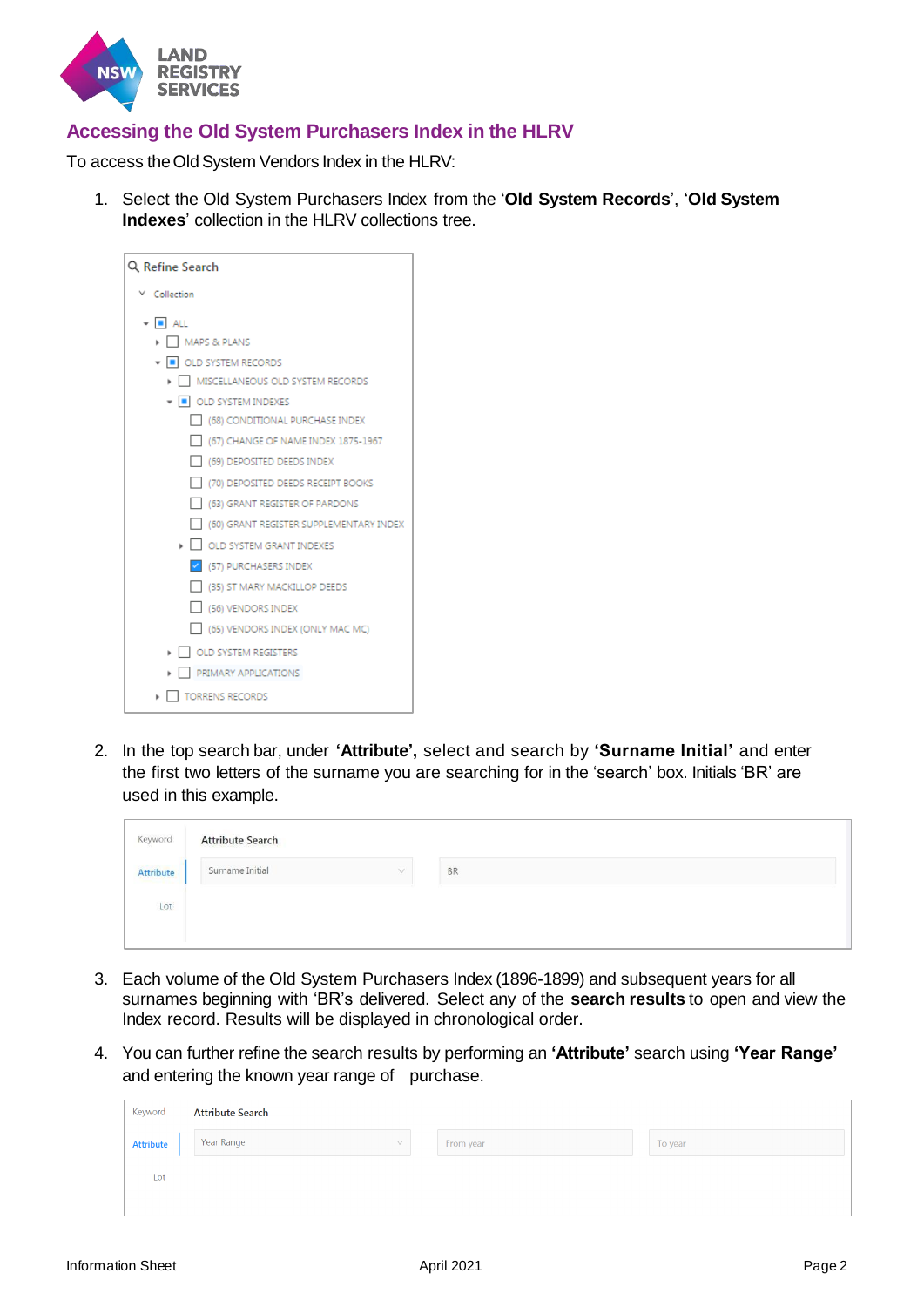

### **Finding a purchaser name in the Purchasers Index**

Entries in the Old System Purchasers Index prior to 1908 are in alphabetical order of surname. After 1908 entries were indexed in alphabetical order by the surname and the first name.

This example shows Elijah Bradbery purchased 3 acres, 23 and 1/5 perches in the parish of Dungog, County of Durham. The Old System reference to the deed is Book 961 No. 943. Make note of the Deed Number.

|                 | From whom.<br>Surname <sup>TO</sup> WHOM <sub>bristian</sub> Name. | To whom. | Book. | $N_{\Omega}$ |                               | Nature of Deed, and Description.                                         |
|-----------------|--------------------------------------------------------------------|----------|-------|--------------|-------------------------------|--------------------------------------------------------------------------|
| <b>BRACKS</b>   | Joseph                                                             |          | 964   | 32           | D <sub>o</sub> M <sub>o</sub> | Regd. 872 Bk. 944                                                        |
| BRADBERY        | Elijah                                                             |          | 961   | 943          | $c_{\bullet}$                 | Co. Durham Psh Dungog 3a.<br>23 1/5p. pt of Subdn.of 20a.                |
|                 | Job                                                                |          | 960   | 926          |                               | C. Psh. Whittingham Lot 8 on<br>plan of Subdn. of Kelso<br><b>Estate</b> |
| <b>BRADBURY</b> | Alice (ux.                                                         |          | 949   | 399          | $C_{\bullet}$                 | At Rookwood Lot 16 Frances-<br>-ville Estate                             |

## **Accessing the General Register of Deeds (Old System deeds) in the HLRV**

You can access The General Register Deeds (Old System deeds) from the 'Old System Records', 'Old System Registers' collection in the HLRV.

1. Select the 'General Register Deeds (Old System deeds)' from the '**Old System Records**', '**Old System Registers'** collection in the HLRV collections tree.

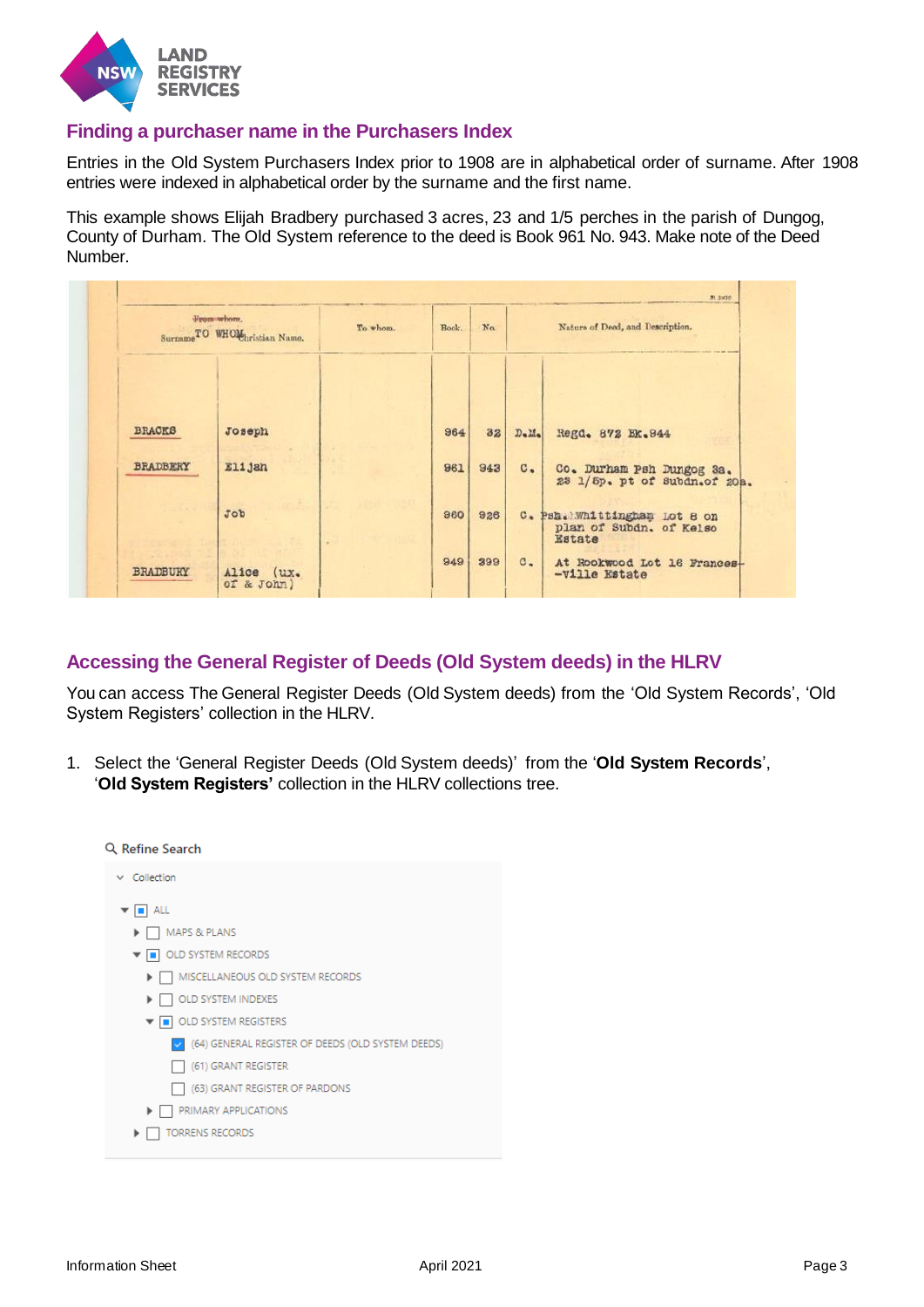

2. Using Book 961 No. 943 from the earlier example, search by '**Attribute**', '**Book and Number**' using the format 961-43.

| Keyword          | <b>Attribute Search</b> |         |  |  |  |  |
|------------------|-------------------------|---------|--|--|--|--|
| <b>Attribute</b> | Book and Number<br>v    | 961-943 |  |  |  |  |
| Lot              |                         |         |  |  |  |  |
|                  |                         |         |  |  |  |  |

As the following record image shows, Book 961 number 943 is a Conveyance of the 3 acres, 23 and 1/5 perches in the parish of Dungog, County of Durham land in which Elijah Bradbery is party to as purchaser.

| Number 943 Book 961 Conveyance                                                                                                                                                                                                                                                                                                                                                                                                                                                                                                                                                                                                                                                                                                                                                                                             |  |
|----------------------------------------------------------------------------------------------------------------------------------------------------------------------------------------------------------------------------------------------------------------------------------------------------------------------------------------------------------------------------------------------------------------------------------------------------------------------------------------------------------------------------------------------------------------------------------------------------------------------------------------------------------------------------------------------------------------------------------------------------------------------------------------------------------------------------|--|
| Elang to<br>2.4h<br>Elijs Indeuture<br>made the First day of April in the year of<br>our dord they thousand nine hundred and hold all with<br>Maria Jane Dowling of Sydney in the State of<br>New South Wales Spinoler James Mackengie Dowling<br>of Dungog in the State of New South Wales Esquire Elight<br>Hodgson Dowling of Sydney aforesaid Spinster John<br>Francis Dowling of Dungog aforesaid Esquire Emily<br>Dowling of Sydney aforestied opinites Alfred Sheen<br>Dowling of There gundah neary thorupa in the State of New<br>South Wales Esquire Edith Sybella Dent of Sydney<br>alonesaid married woman and Mary Deacon<br>Dowling of Jockhampton in the State of Queensland Widow<br>(hereinally called Veudors) of the one part and Ellyah<br>Bradbery of Dungos aforesid Treingrocer [ hereinster called |  |
| purchases) of the other part where same Dowling late of<br>Sydney in the State of hew South Water Widow being at the                                                                                                                                                                                                                                                                                                                                                                                                                                                                                                                                                                                                                                                                                                       |  |

The Old System Purchasers Index lists information up until 1985. Old System Purchasers Index Information from 1986 and copies of Old System Deeds are available to purchase through NSW LRS authorised [Information Brokers](https://www.nswlrs.com.au/Information-Brokers) or in person at NSW Land Registry Services.